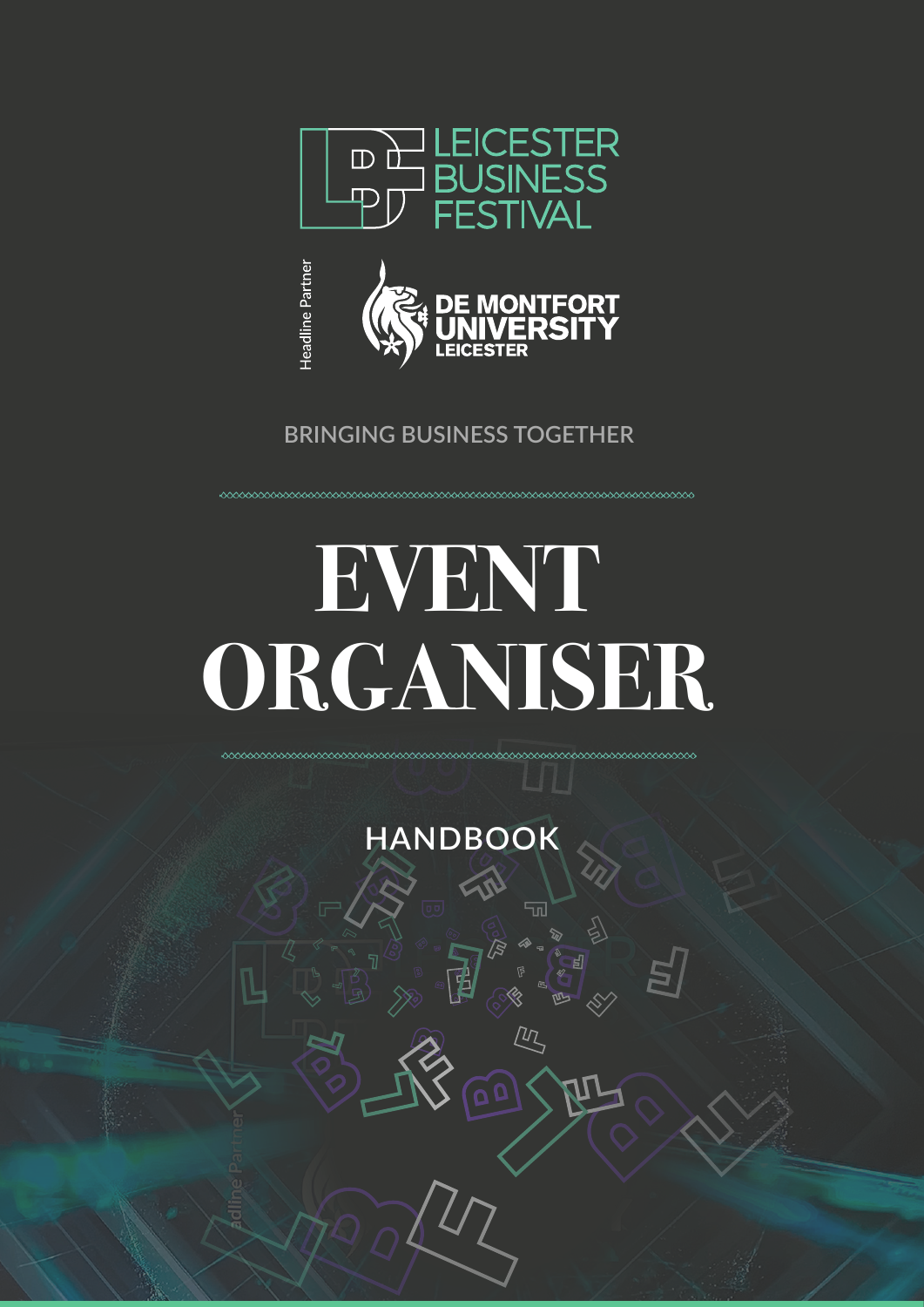



Well done and congratulations on your event being accepted into the LBF 2021 programme of events! We have put together some useful information to use in the lead up to the festival regarding promoting your event and also presenting on the day. However, if you have any other queries or concerns, please don't hesitate to contact one of the LBF Team on 0116 464 5995 or [hello@leicesterbusinessfestival.com](mailto:hello@leicesterbusinessfestival.com)

# **Promotion**

# **Event Promotion**

#### **Please note: You are responsible for marketing and promoting your own event.**

#### **Do the festival organisers promote my event?**

The Business Festival will help promote events via a range of channels from press, social media, web and online marketing both in the lead-up and every day during the Festival.

The Business Festival will be releasing an official calendar of events this year, where every event is listed. This will be made available online approximately one month before the festival commences and can be accessed via the LBF website.

However, with over 100 events anticipated, it's really important that you carry out as much promotional activity around your own event that is possible too.

### **How do I promote my event?**

#### **STEP 1 – consider these things:**

#### *Who is your audience and how will you reach them?*

− Do they work in the same sector as you? Where might they go to see information about your event? Are you aiming towards big companies, SMEs, start-up businesses? What might they read, watch or listen to? The answer to this will help you to decide which promotional channels to use.

#### *When would be a good time to promote your event?*

− You can promote your event as soon as it is live on Ticketleap. There are several ways to start promoting instantly (social media / online). There are also other ways that could take a little longer – such as designing leaflets or adverts. You may want to think about if these would work in the current climate and if people feel comfortable handling additional paper.



www.associate-events.com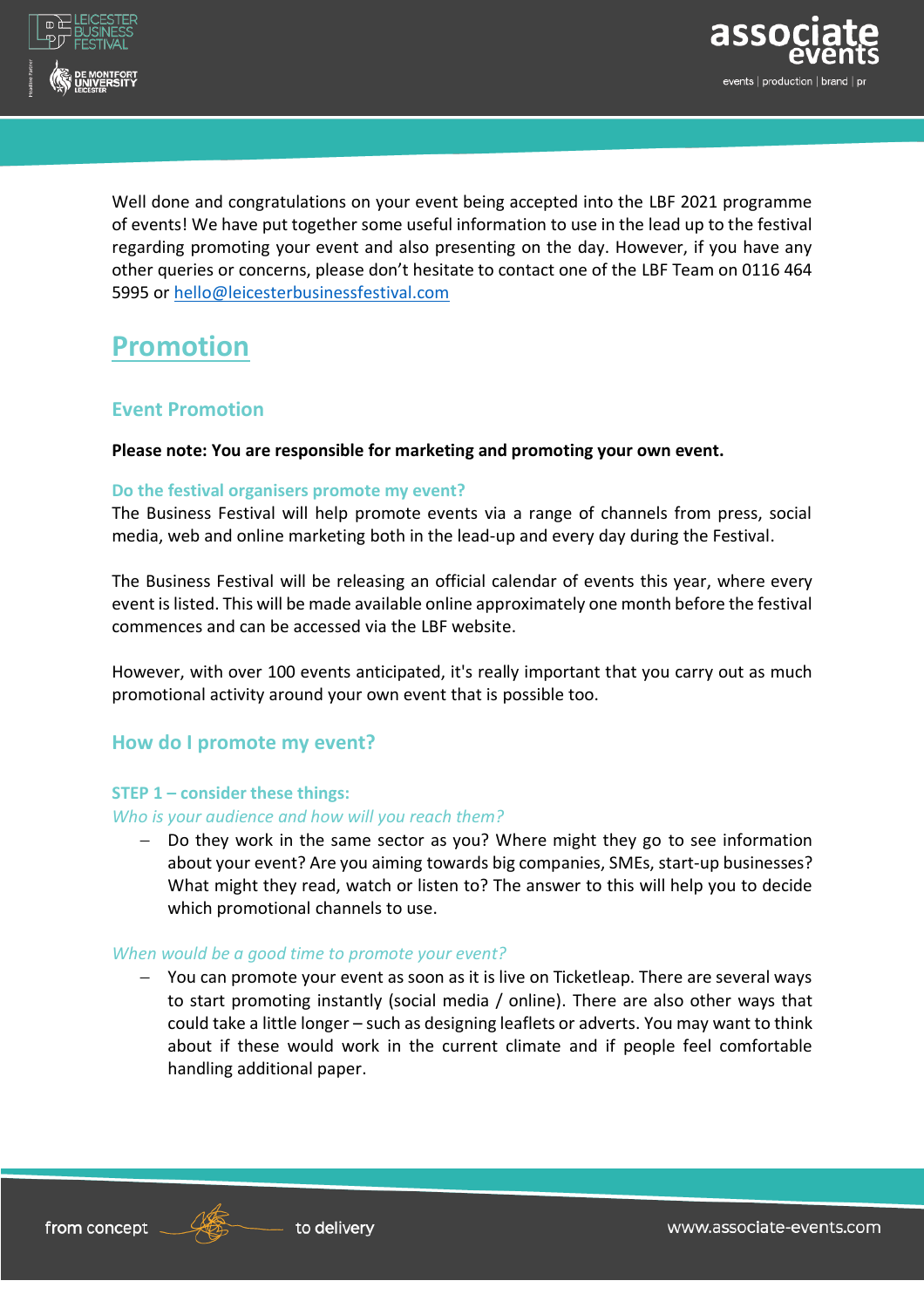



*Remember: Don't leave your promotion until the last minute and always include a link or details of how to book on to the event.*

#### *Why would people want to come to your event? What's in it for them?*

− Will they learn something new? Are they coming to see or hear about something that might help them or their business? Will they be meeting new contacts? Are you addressing a common problem or challenge in the industry? The answer to this question is 'what do you want to get across in the content of your publicity?'.

#### **STEP 2 – decide which channels to use. Here are some ideas:**

#### **1)** *Social media*

Twitter and LinkedIn are popular social media platforms to get the word out. If you're not already using them, its free and easy to sign up.

Don't forget to tag us in your tweets and posts using our twitter handle @LBFestival or the hashtag #LBF2021

#### *2) Website*

Put some details on the home page of your website so that people visiting your site will see it straight away. A blog or news page is also another good place.

#### *3) E-marketing (emails/electronic newsletters)*

If you have a database of relevant contacts, drop them an email to tell them about your event. Software such as Mailchimp also allows you to send free (up to a certain quantity) online newsletters to your contacts.

### *4) Newsletters*

If your company already sends out newsletters, see if you can get a piece about your event included in it. This goes for internal communications too  $-$  both online and printed  $$ particularly if your event is relevant to your staff. Employees can also be great advocates and help to spread the word.

### *5) Printed materials e.g. Flyers, leaflets, posters*

If you are getting leaflets or flyers made up put them in the canteen, down the social club or anywhere that people you think could be interested in your event, might go to. You may need to bear in mind, with the current Covid-19 climate that people may not be as keen to handle additional paper or that as many people will be visiting those places, so you may want to print these at a minimum and just make sure they're on noticeboards etc for people to view. Contact us if you need any help with design as we can offer a professional service at a very reasonable cost.



www.associate-events.com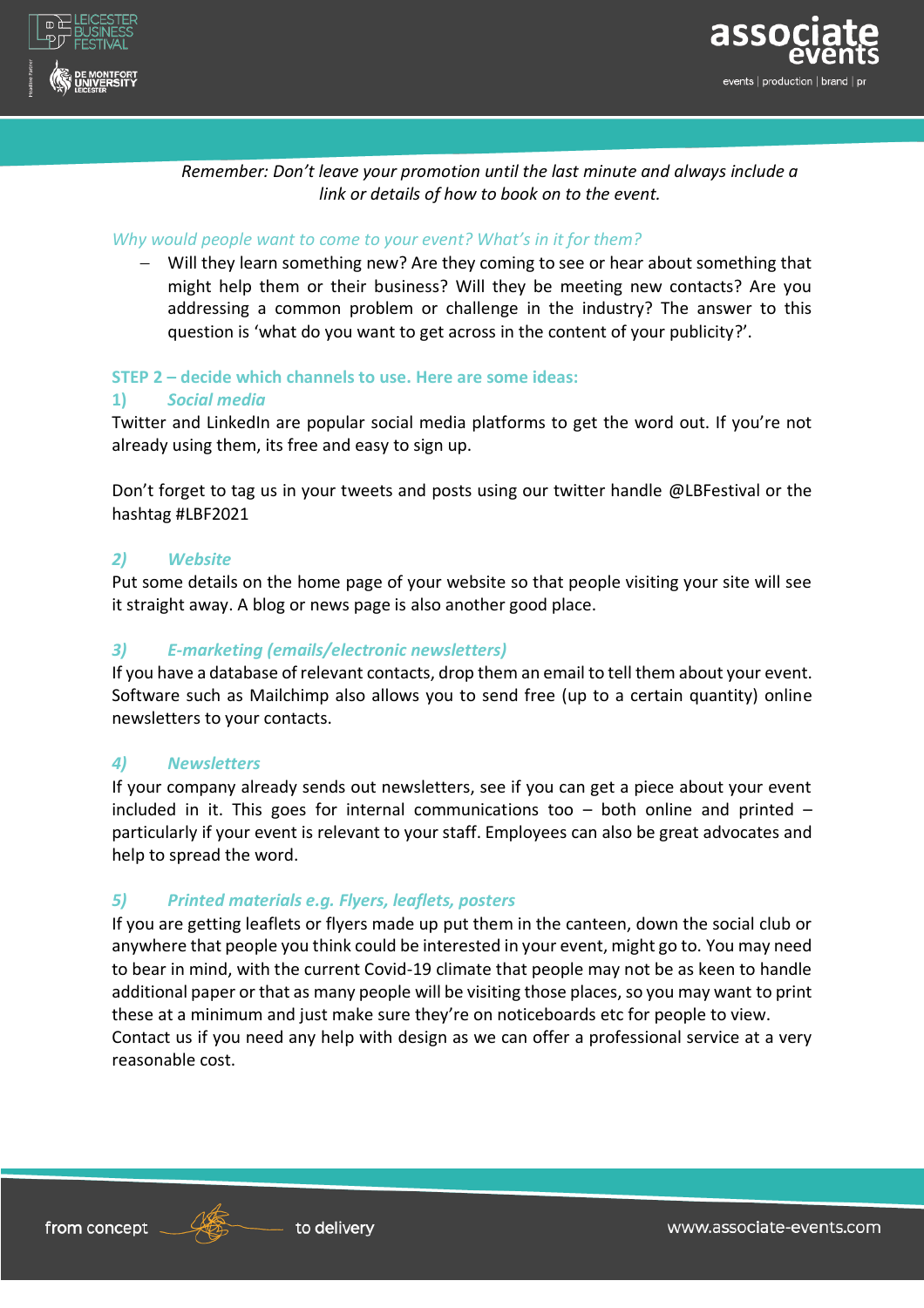



## *6) Press releases*

If you have a press department, send all the information to them to create a press release for you. If not, why not have a go at writing one yourself?

Press releases should be factual and relevant to the audience. They should also be written in the 3rd person (e.g. John Smith is running an event to help businesses – rather than 'I am…' or 'We are…').

Create a catchy headline to grab the attention of journalists and briefly summarise the news. Then start the main part of the release with an introductory paragraph that generally gives basic details - who, what, when, where and why. The following paragraphs can then explain more.

### *7) Word of mouth*

Tell the world! Your friends, colleagues, family, everyone. And ask them to pass it on to everyone they know too!

#### **STEP 3 – Create your content**

Keep your content simple – don't use 30 words when 10 will do. Try to think of how to make your event stand out from the rest and make sure you include all of the necessary information:

- − What is the event (short description)
- − Why should people go / who is it aimed at?
- − When is it (date and time)
- − What platform is it being held on: physically/ digitally or a hybrid of the two
- − If it's a physical event, where is it (location, parking, transport links, map)
- − How do people book this should be the link to your event on the Leicester Business Festival website.
- − It's recommended to also include contact details for more information should anyone have any questions.

To help you along the way the Leicester Business Festival team are reinforcing all of your promotion with our general communication about the Festival including:

- LBF website [www.leicesterbusinessfestival.com](http://www.leicesterbusinessfestival.com/)
- LBF digital brochure
- Media and PR
- E-marketing
- Social media @LBFestival
- Business Festival partners

Helpful downloads/tools/support packs are also available on the website here: Link to be added when new website is ready

If you have any questions or need any help by all means, please get in touch with us on 0116 464 5995 or email [hello@leicesterbusinessfestival.com](mailto:hello@leicesterbusinessfestival.com)

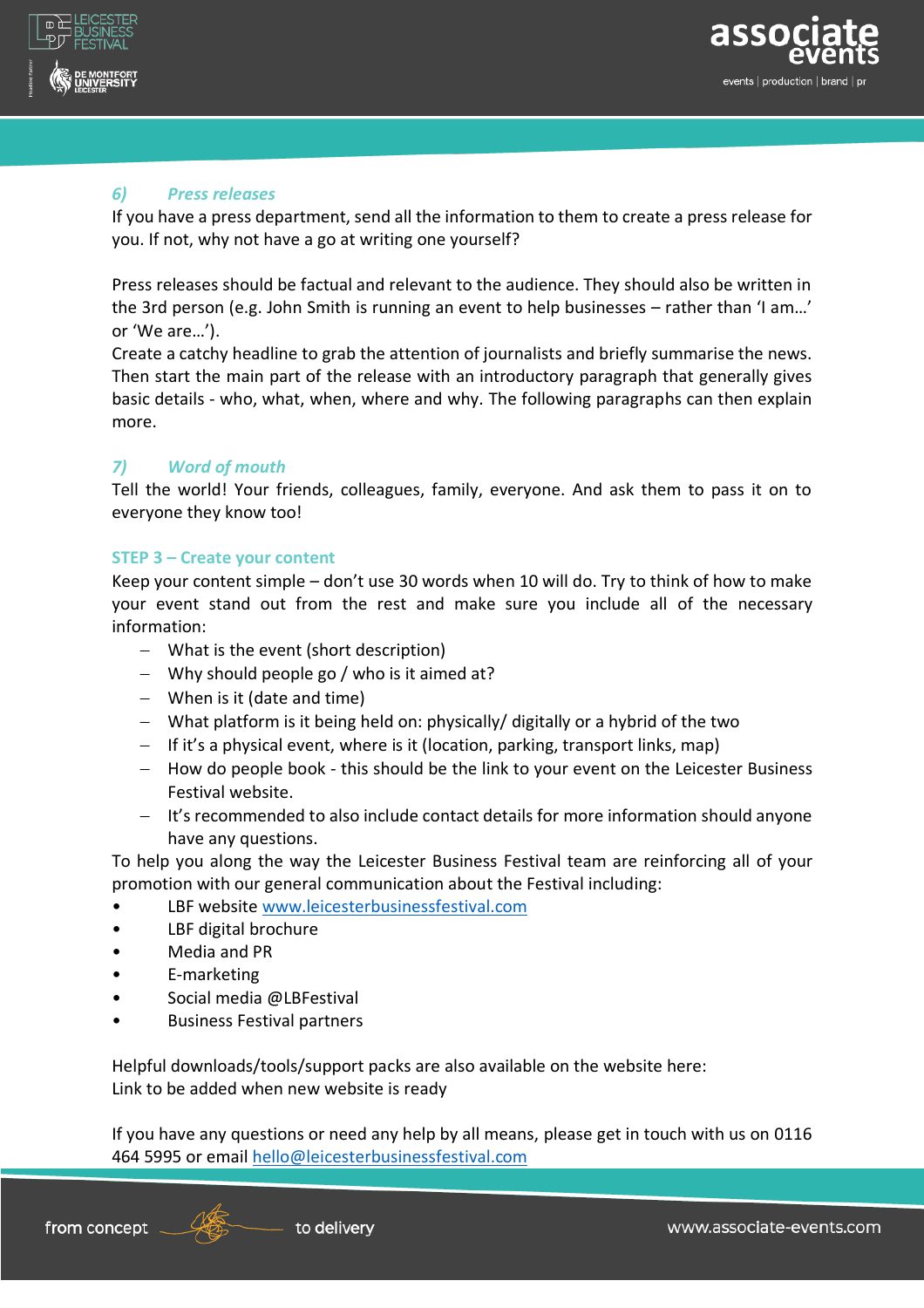

# **Final Tips Leading Up to The Festival**

# **Reminders/Joining Instructions**

We will send out reminders to registered attendees the day before your event. We do this simply because some people will have booked onto events weeks ago, and we want to ensure that you get your full delegation attending your event. These reminders do not contain details of the event, so it is useful to send your own to confirm location, time etc.

# *Pre-event Top Tips!*

- We would strongly recommend that you send an email to all attendees confirming the details of the event around one week prior, including date, timings, venue, information re car parking/location (include a map if the venue can provide one).
- Confirm your timings (always arrive at your venue nice and early to set up before attendees start arriving) or if you're holding a digital/hybrid event, we please ask that you log in to your event at least 30 minutes before your event is due to begin to ensure you have everything set up correctly.
- If you're hosting a physical/hybrid event, have you been to visit your venue so you are familiar with the layout/facilities?
- Confirm your numbers and preferred room layout, especially if you're presenting a hybrid event… are your seats laid out in a good position to cameras? Are all of your seats the correct amount of space apart to ensure you are adhering to social distancing measures if they are in place at the time of the festival?
- Confirm your catering requirements if you are providing these (you may want to check your attendees don't have any special dietary requirements or other special requirements on the day).
- Check the car parking arrangements at the venue.
- Ask the venue if they will be providing any directional signage on the day or do you need to provide this, so attendees know where to go on arrival? It is always good to see branding when you walk into a venue!
- Do you want to provide name badges for you attendees?
- If you're holding a physical event, we would advise asking people to sign in so you know who has attended, however people attending physically may feel more comfortable if this was done electronically. For digital events, you will be able to see who has logged on to your event down the righthand side of the screen if you are using the platform Zoom.
- Health & Safety Check the venue doesn't have any planned fire drills that day and where the muster points are located, should you need to evacuate! Also do they have any specific social distancing /Covid-19 requirements on arrival, for example, must all guests sanitise their hands before entering the building or are there sanitisation points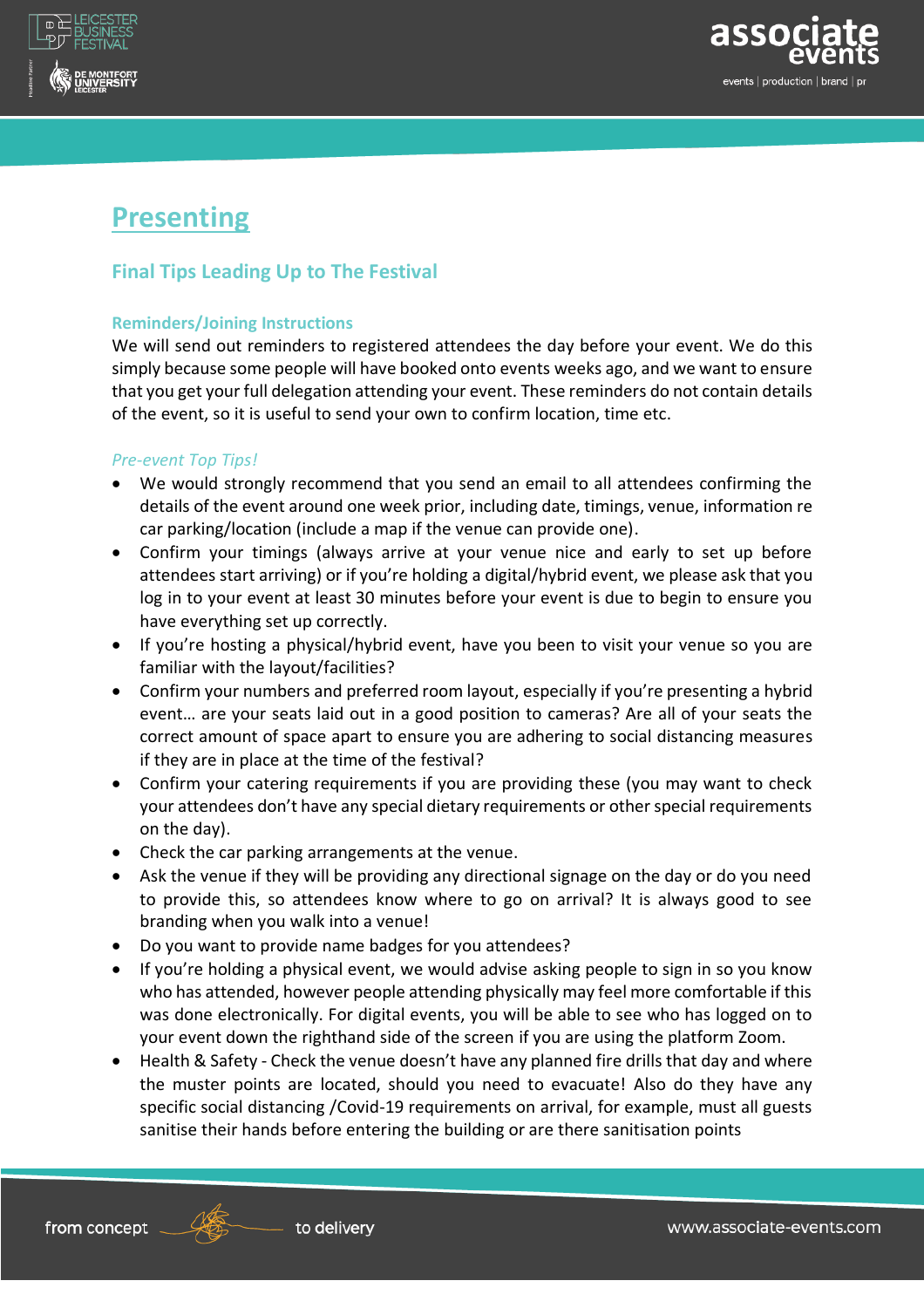



around the venue for guests to use? Must guests wear masks? Is this compulsory for the duration of the event? It is often good to announce this at the beginning of your session!

Event Hosts and Organisers should take out the relevant comprehensive and associated insurance to cover their events.

#### **Festival branding**

Yes please – branding and logos can be downloaded from the LBF website (link coming soon). If you need any assistance with this then please get in touch!

Please don't forget to keep in line with the brand guidelines if you are creating your own marketing materials. When circulating any information about the festival please also remember to include the festival logo.

#### **Presentation slides**

The LBF Presentation deck is to be used at all events where there is a PowerPoint or keynote in use. This is a great branding asset and is a major part of providing a 'festival feel' when attendees are going to multiple events.

There are three slides at the start of the presentation deck that we ask you to keep in place, along with two at the end.

The slides will be available on the LBF website.

#### **Zoom Background**

We will be providing a LBF backdrop for Zoom to all event hosts holding digital/hybrid events throughout the festival using this platform, you can of course use your own backdrop if you wish.

#### **Roller Banners**

Further information regarding the banners will be available nearer the date.

If you wish to produce any of your own marketing banners this is absolutely fine, however you will need to incur any costs. Festival branding can be downloaded from the LBF website.

#### **Filming/Recording**

The festival organisers will have a crew out and about throughout the fortnight. Unfortunately, not all events can be filmed, however we will try to capture events that we think will be visually exciting for the promotional videos.

For those event hosts holding digital/hybrid events on the LBF platform Zoom, there is the option of video recording your online event, please let us know beforehand when we run through Zoom at your test meeting, if this is something you would be interested in doing.



5